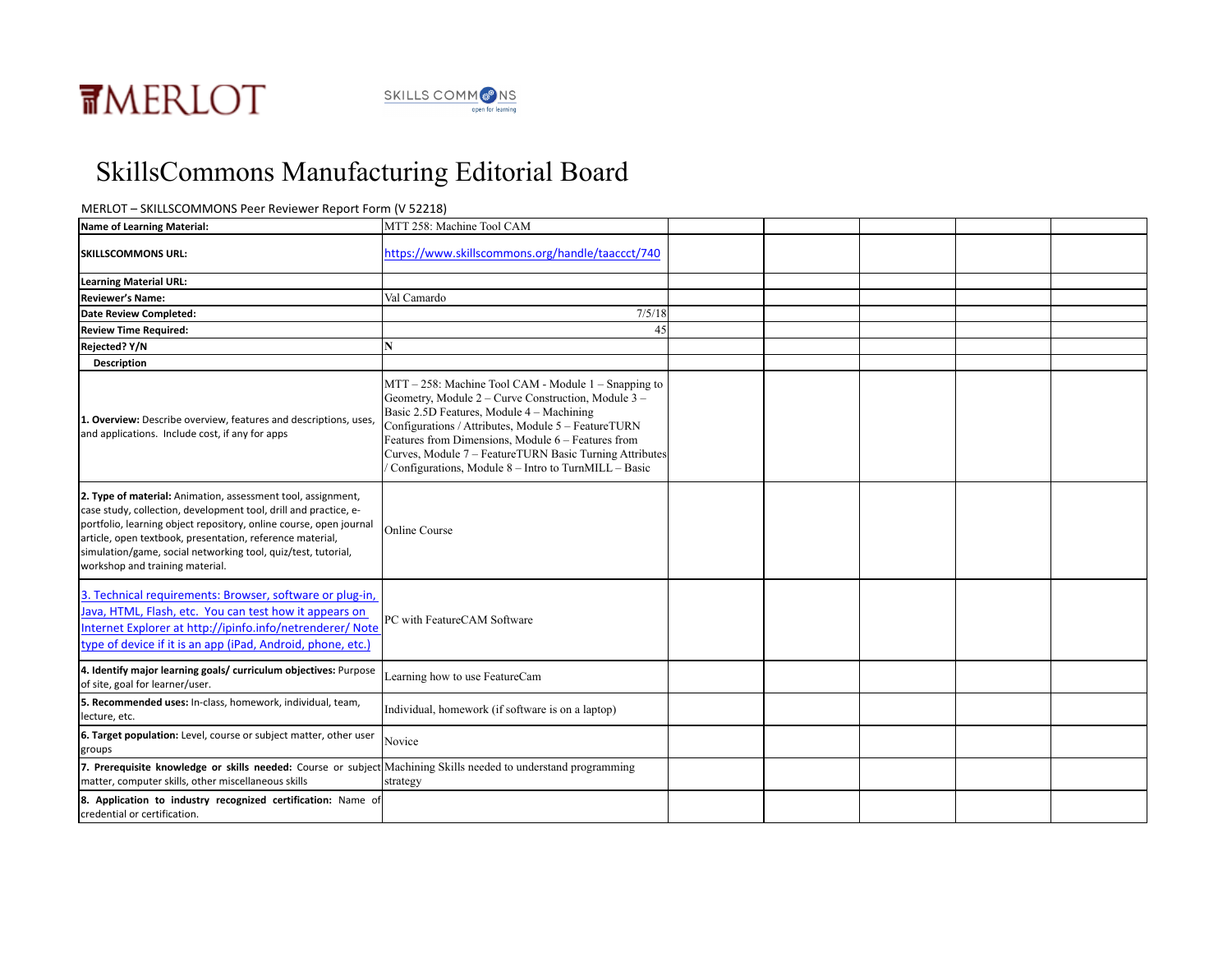**Evaluation and Observations: After reviewing the** learning material, please indicate your agreement with the following statements by utilizing the scoring scale: 4=Strongly Agree; 3=Agree; 2=Disagree; 1=Strongly Disagree; and 0=N/A.

|                                                     |                          |          |             | <b>Strongly</b> |       |              |
|-----------------------------------------------------|--------------------------|----------|-------------|-----------------|-------|--------------|
| $\#1$ Quality of Content – The Learning Material    | <b>Strongly Agree: 4</b> | Agree: 3 | Disagree: 2 | Disagree: 1     | N/A:0 | <b>TOTAL</b> |
|                                                     |                          |          |             |                 |       |              |
| is clear and concise                                |                          |          |             |                 |       |              |
| provides a complete demonstration of the concept    |                          |          |             |                 |       |              |
| demonstrates a core concept grounded in the         |                          |          |             |                 |       |              |
| discipline                                          |                          |          |             |                 |       |              |
| is current and relevant                             |                          |          |             |                 |       |              |
| is supported by appropriate research                |                          |          |             |                 |       |              |
| is self-contained (can be used without requiring an |                          |          |             |                 |       |              |
| assignment or context)                              |                          |          |             |                 |       |              |
| provides accurate information                       |                          |          |             |                 |       |              |
| is flexible (can be used in several situations)     |                          |          |             |                 |       |              |
| includes an adequate amount of material             |                          |          |             |                 |       |              |
| has strong workplace relevance                      |                          |          |             |                 |       |              |
| integrates the concept well                         |                          |          |             |                 |       |              |
| Overall, the quality of the content is very high    |                          |          |             |                 |       |              |
|                                                     |                          |          |             |                 |       |              |
| Total: #1 Quality of Content                        |                          |          |             |                 |       | 34           |

| #2 Potential Effectiveness as a Teaching Tool/This      |                          |          |            | <b>Strongly</b> |       |              |
|---------------------------------------------------------|--------------------------|----------|------------|-----------------|-------|--------------|
| Learning Material                                       | <b>Strongly Agree: 4</b> | Agree: 3 | Disagree:2 | Disagree: 1     | N/A:0 | <b>TOTAL</b> |
|                                                         |                          |          |            |                 |       |              |
| identifies learning objectives                          |                          |          |            |                 |       |              |
| identifies prerequisite knowledge                       |                          |          |            |                 |       |              |
| reinforces concepts progressively                       |                          |          |            |                 |       |              |
| builds on prior concepts                                |                          |          |            |                 |       |              |
| demonstrates relationships between concepts             |                          |          |            |                 |       |              |
| is easy to integrate into curriculum assignments        |                          |          |            |                 |       |              |
| is very efficient (could learn a lot in a short time)   |                          |          |            |                 |       |              |
| can be used to measure student learning outcomes        |                          |          |            |                 |       |              |
| Overall, learning material is a very effective teaching |                          |          |            |                 |       |              |
| tool                                                    |                          |          |            |                 |       |              |
|                                                         |                          |          |            |                 |       |              |
| Total: #2 Effectiveness as Teaching Tool                |                          |          |            |                 |       | 27           |

|                                            |                          |          |             | <b>Strongly</b> |       |              |
|--------------------------------------------|--------------------------|----------|-------------|-----------------|-------|--------------|
| $\#3$ Ease of Use – This Learning Material | <b>Strongly Agree: 4</b> | Agree: 3 | Disagree: 2 | Disagree: 1     | N/A:0 | <b>TOTAL</b> |
|                                            |                          |          |             |                 |       |              |
| is easy to use                             |                          |          |             |                 |       |              |
| has very clear instructions                |                          |          |             |                 |       |              |
| is engaging                                |                          |          |             |                 |       |              |
| [is visually appealing                     |                          |          |             |                 |       |              |
| is interactive                             |                          |          |             |                 |       |              |